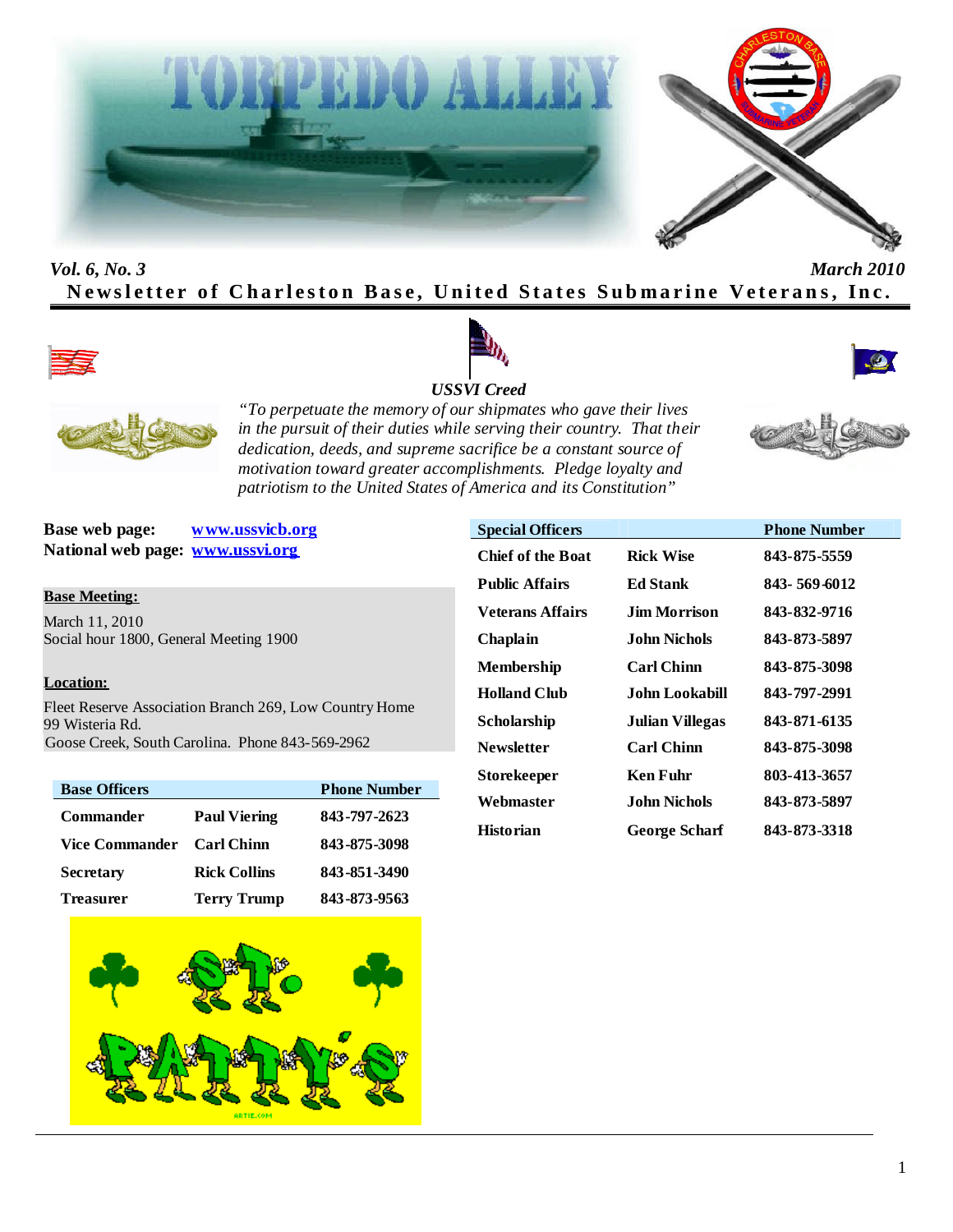## **Minutes of the February 2010 meeting**

Attendance for the February meeting was 104

**Opening Ceremony**: Base Commander called the meeting to order. A Quorum was present and the meeting was commenced at 1900.

**Introductions**: New people were introduced; RM2 SS Scott Buchheit, MMCS SS Michael Avans, Jason McKnight (Visitor), and there was 1 more who did not return card. Welcome aboard.

**Secretary:** Secretary Rick Collins asked for a motion to approve the meeting minutes from last month. A motion was made and seconded. Minutes approved.

**Treasurer**: Terry gave the treasurer's report.

**Storekeeper**: Please pick up what you ordered and pay for it.

**Chaplain**: Received from the Konetzni family:

Nick and Shipmates of the Charleston Base --- Thanks for your support and prayers during our time of need! We will never forget our son Kyle but in addition we will always cherish our friendship with "bubbleheads." Thanks and warm regards---Al & Missy Konetzni Cards were sent as follows:

**Roger Rader**. Roger passed out at our meeting in January and was taken to the hospital. He had low potassium and sodium levels. He is doing well now.

**Tammara Butler**. Tammara is Rich Stump's daughter who is fighting aggressive breast cancer. She will be having surgery at the end of February.

**Soupy Campbell**. Soupy had prostrate surgery on 27 January. He is home and doing well.

**Dot Campbell**. Dot is Soupy's wife and is having some health problem.

**Steve Curry** and Donna Curry & family. Steve's brother and Donna's husband, Tom, lost his battle with prostrate cancer on 5 February.

**Tom Lufkin**. Tom had rotator cuff surgery and is recovering well.

**Bill Bates**. Bill had a mini-stroke after our last meeting. He is home and doing well.

**Brian Steffen**. Brian's wife, Debra, died suddenly from a massive heart attack on 6 February. Brian is a member of Palmetto Base in Columbia and a dual member of Charleston Base. Additionally, he is the Palmetto Base Sr.

Vice Commander, Treasurer and Storekeeper.

**Marty Sessler**. This past Tuesday Marty had a heart cath in preparation for repairs to his aortic aneurysm. They discovered a 99.9% clogged artery and installed two stints. He now has to wait for 30 days before he is able to have the aneurysm repaired and his gall bladder taken out. He requests that you call him before you go visit at his home. **Jon Sutton**. Jon is recovering at home from a recent heart surgery.

**Scholarship**: Rick Collins gave overview of the scholarship and who is eligible. Check the web site for the application, there are some changes that were made to it. The purpose of the scholarship was and is to honor Admiral Osborne who fully supported education.

**Webmaster**: Gave report on what is new on the website.

**Veteran's Affairs**: He has free tickets to the Aaron Tippin concert at the Citadel.

#### **District Commander:** No report

**Fleet Reserve:** The FRA has a reserved seat for the next Honor Flight; they are holding a raffle for that seat. All proceeds will go to the Honor Flight program. Tickets are \$20.

**Holland Club**: We have 6 people submitted and approved for induction.

**Membership**: We have 312 with 4 applications received this week.

**Little David:** Working party in April.

**Newsletter:** No report

**Historian:** No report

After Basttery: Budda gave report on After Battery.

**Chief of the Boat:** Hunley Memorial at the Sunrise Presbyterian Church. The uniform is the Charleston Tuxedo with dolphins.

Oyster roast will be on 27th of February. \$5 and bring a dish. We will have a working party on Wed. prior to at 1400.

The Amberjack memorial service will be on the 20th of March at the new Lost Boats Memorial at Patriots Point. April 17 Grits Festival parade in St. George.

**Base Commander**: Base elections in May with nominations in March and April. The Secretary and Vice Commander are up for election.

29 April thru 1 May Subvets anniversary celebration in Groton in conjunction with NE regional.

**Nuclear Historian**: Explained new terms for political correctness and today's Nucs.

**Old Business**: Amberjack Memorial at 11 AM. Lee Allison is trying to get at least 10 WWII vets there.

**New Business**: The Ramada Inn is no longer keeping pictures from various reunions held there on its walls. If you had one there we will try to get them for safe keeping.

#### **Good Of The Order**:

The national No Call list phone number is 1-800-382- 1222? You have to call the number from your cell phone.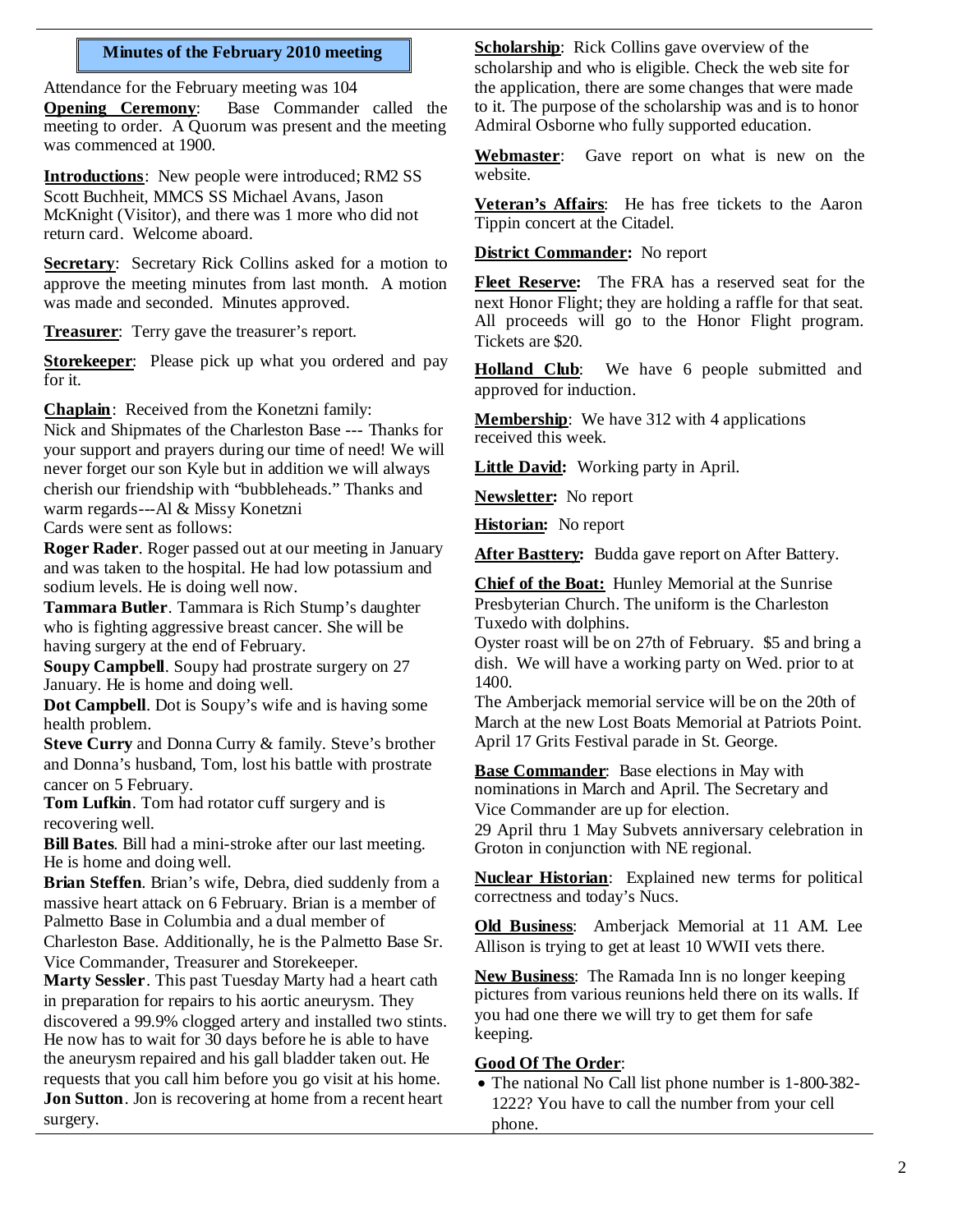Several follow-ups were made on those who've had surgery or illnesses in the last couple of months along with the base sending additional cards.

If you know of shipmates or spouses from other bases who are having a difficult time, had surgery, etc. and would like for USSVI Charleston Base to send them a card please send their name and address to the Chaplain via email or phone call.

## **Vice Commander Report**: No report

**Sub Vets WWII**: Stacy Power gave the date for next meeting which is 18th of February at Ryan's' in Summerville @ 12 pm. Lee Allison has calendars and lost boat cards for sale.

**Public Affairs**: Submitted the WWII Lost Boat Memorial dedication to the American Submariner and all local papers.

- 15 19 July is the USS John C. Calhoun reunion here in Charleston.
- Ed Stank gave \$190 to the scholarship fund from coffee cup sales. Good Job!
- The depth charge drawing was held with \$331 to the winner, Jim Keller. Jim gave \$131 back to Base scholarship fund.

The Base Commander adjourned meeting at 2010.



*"Don't tell mom I'm a submariner, she thinks I play piano in a whorehouse."*

| March Birthdays!                          |                                                 |                                              |                                                  |  |
|-------------------------------------------|-------------------------------------------------|----------------------------------------------|--------------------------------------------------|--|
| Allegretto                                | Allen                                           | Anderson                                     | Baciocco                                         |  |
| Dale<br>Johnson, D<br>McLuskey<br>Sessler | Deschaine<br>Kopacka<br>O'Saben<br><b>Sites</b> | Harbison<br>Legg<br>Przyborowski<br>Smith, M | <b>H</b> ix<br>Luther<br>Rosselot<br>Snyder, R J |  |
| Spear                                     | Wieland                                         |                                              |                                                  |  |



- March 11 General Meeting; social hour 1800, meeting starts 1900
- March 20 Amberjack Memorial Service starts at 1100, Patriots Point, Mt. Pleasant



**March Submarines Lost:**

| <b>USS Perch</b><br><b>USS</b> Grampus<br><b>USS Triton</b><br><b>USS Tullibee</b><br><b>USS Kete</b><br><b>USS Trigger</b><br>$USS F-4$ | SS 176<br>SS 207<br>SS 201<br>SS 284<br>SS 369<br>SS 237<br>SS 21 | March 3, 1942<br>March 5, 1943<br>March 15, 1943<br>March 26, 1944<br>March 20, 1945<br>March 26, 1945<br>March 25, 1915 |
|------------------------------------------------------------------------------------------------------------------------------------------|-------------------------------------------------------------------|--------------------------------------------------------------------------------------------------------------------------|
| $USS$ H-1                                                                                                                                | SS 28                                                             | March 12, 1920                                                                                                           |
|                                                                                                                                          |                                                                   |                                                                                                                          |

Run silent, run deep For freedom we fought to keep How we spent so many days Beneath the shimmering waves A terrible foe we fought And gave our lives; and freedom bought Now our souls forever lie Restlessly beneath the waves So silent now, so deep For it is not enough for you to weep For we shall not have died in vain Lest you forget for what we gave We gave our lives, freedom to save For if you forget our deeds Then we shall never sleep Though we lie so silent, so deep *Al Alessandra, 2005*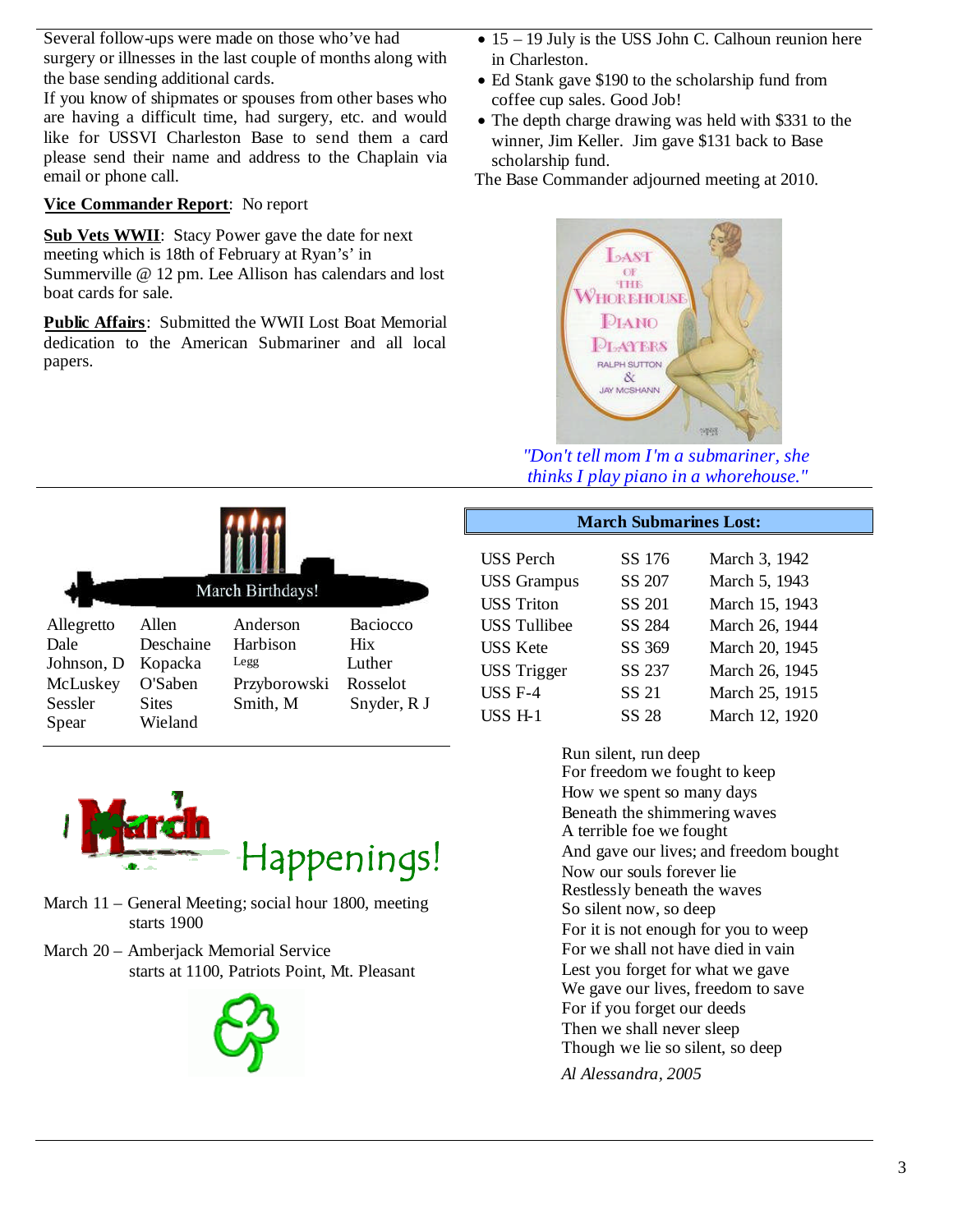#### **The Greatest Generation**

The U.S. Navy has retired the USS Los Angeles (SSN 688). This was the lead ship of the Los Angeles class nuclear attack submarine (SSN). The Los Angeles entered service in 1976. It is one of three classes of SSNs in American service, and was the backbone of the American SSN force during the last years of the Cold War. The mainstay of the American submarine force is still the Los Angeles class. Sixty-two of these submarines were built, 44 of which remain in front-line service, making it probably the largest class of nuclear submarines that will ever be built.

With four 21-inch (533-millimeter) torpedo tubes, it carries twenty-six weapons. These would be either the Mk 48 torpedo (50 kilometer range), the UGM-84 Harpoon anti-ship missile (130 kilometer range), or the BGM-109 Tomahawk (3,100 kilometer range). The last 31 Los Angeles-class SSNs add the Mk 45 vertical-launch system (VLS), which carries another twelve Tomahawks, making them closer to guided-missile submarines (SSGN). It could launch cruise missiles or Harpoon anti-ship missile The sub had a top speed of over nearly 60 kilometers an hour and is believed capable of diving to 300 meters. The boat normally carried a crew of 129. The basic design underwent several changes as more boats were built. The final 23 built were so different that they were referred to as 688i class boats.

The United States deploys two other classes. The Seawolfclass of nuclear attack submarines stopped at three from a planned class of twenty-nine. The Seawolf was designed as a super-submarine, designed to fight the Soviet Navy at its height. Carrying fifty weapons, and with eight 26-inch (660-millimeter) torpedo tubes, the Seawolf was designed for maximum performance. It delivered, posting a top speed of 35 knots – and remaining much quieter than the Los Angeles-class submarines. Reportedly, it is quieter at twenty-five knots than the Los Angeles-class submarines are at pier side. With the cutback of the Seawolf to three ships, the Navy has gone with the Virginia-class submarine. Less-capable than the Seawolf (it is much like the Los Angeles-class attack subs, but with a lot of the more-advanced systems from the Seawolf-class subs, particularly the quieting and sonar systems), it was supposed to be less expensive. The Virginia-class submarines are estimated to have a unit cost of \$2.1 billion, but found a way to get the first six built for a total cost of \$8.7 billion (\$1.45 billion each). Like the Los Angeles-class, the Virginia-class submarines will be improved as the class is built.

Officials in the city of Los Angeles are discussing the possibility of taking the submarine Los Angeles and using it as a museum ship in the city it was named after. This would happen after all armaments and classified military equipment was removed. One additional item would not come with the Los Angeles. That is the cribbage board used by ace World War II.

#### **Navy Confirms Sunken Sub In Balabac Strait Is USS Flier**

Commander, Submarine Forces Pacific Fleet (COMSUBPAC), Rear Adm. Douglas McAneny announced today that a sunken vessel located in the Balabac Strait area of the Philippines is in fact the World War II submarine USS Flier (SS 250). "I am honored to announce that, with video evidence and information provided by a team from YAP Films and assistance from the Naval History and Heritage Command, USS Flier has been located," said McAneny. "We hope this announcement will provide some closure to the families of the 78 crewmen lost when Flier struck a mine in 1944."

USS Flier, a 1525-ton Gato class submarine built at Groton, Connecticut, was commissioned in mid-October 1943. She departed from Pearl Harbor, Hawaii, for her first war patrol in January 1944. While entering the harbor at Midway Island during a storm, she went aground and was seriously damaged.

The damaged submarine was towed back to Pearl Harbor and finally reached the Mare Island Navy Yard, California, where she was repaired. Flier made another start on her first war patrol in May 1944, heading from Pearl Harbor to the waters off Luzon. While en route on 4 June she attacked and sank the transport Hakusan Maru. On June 13, she attacked a Japanese convoy off Subic Bay, receiving a depth charging in return, and on June 22-23, hit another convoy off Mindoro, apparently damaging one or more ships.

In early August 1944 Flier left Fremantle, Australia, for her second war patrol. On 13 August, while transiting shallow water to enter the South China Sea, she struck a mine and quickly sank. Fourteen of 86 crewmen escaped, but only eight survived the subsequent long swim to reach shore. After making their way by raft to Palawan and being protected by local people and a group of guerrillas, at the end of the month they were evacuated by the submarine USS Redfin (SS-272). The last surviving crew member of Flier, Ens. Al Jacobson, never gave up the search for his lost shipmates. Sadly, Jacobson passed away in 2008, but his family was determined to continue the search. The family provided notes and research to the production company YAP Films, which investigates nautical mysteries, and Jacobson's son Steve and grandson Nelson participated in the search.

"After my father retired in 1990, he became very active in the quest to understand more of what happened," said Steve Jacobson. "He put together as much information as he could from naval records of the investigation and put together charts of where he believed Flier was. We provided YAP Films with everything my father had collected."

In the spring of 2009, with the aid of the Jacobson family, the team from YAP Films located wreckage of a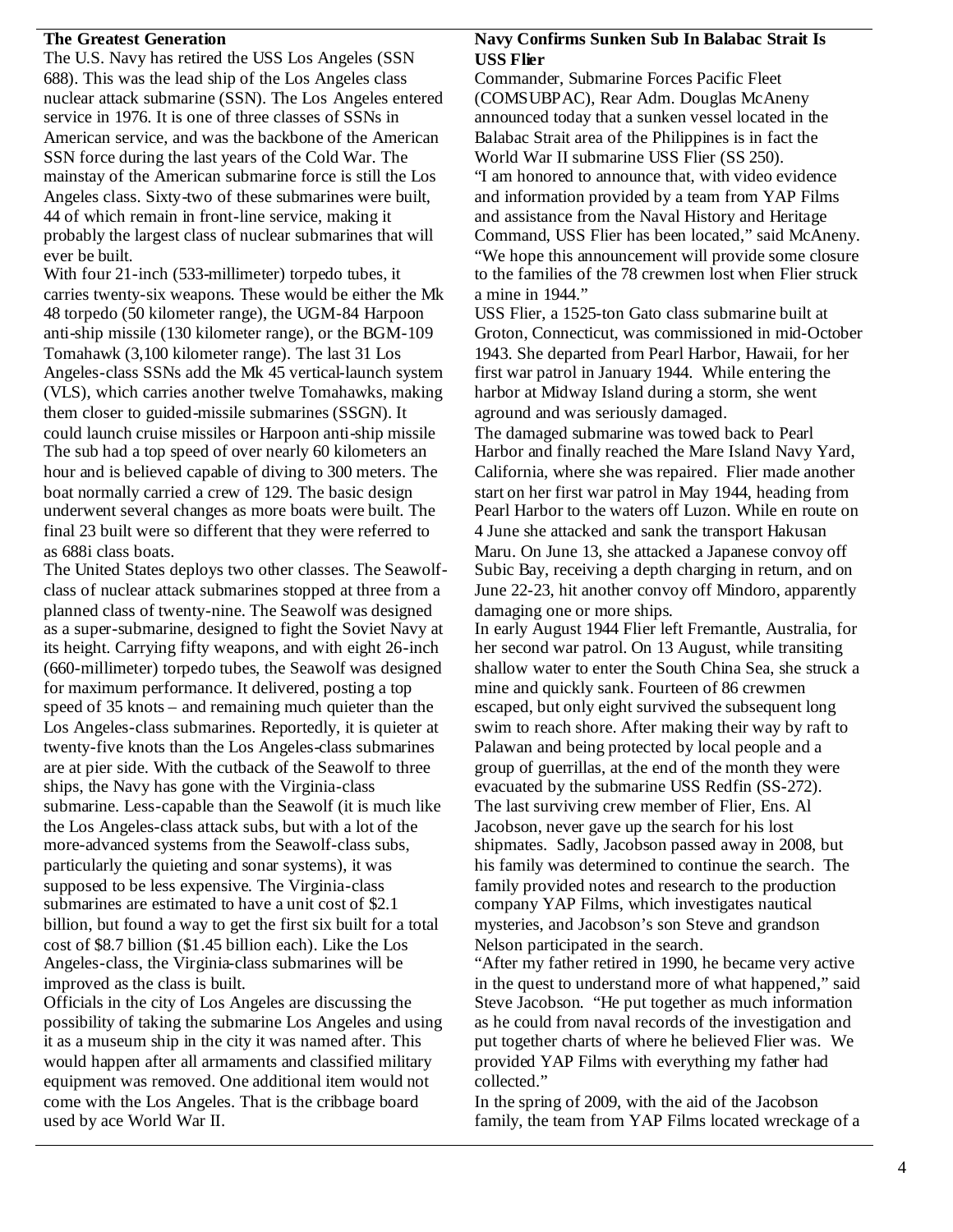#### **Charleston Base Distinguished Submariner**

If you have someone in mind for the 2010 Distinguished Submariner Award please do a short write-up and submit it to Base Commander Paul Viering. All nominations will be considered.

Our first two awardees were: Jim Eckels for 2008 Jack Stevenson for 2009

#### **Helena Sailors Share Stories, Fellowship at Veterans Center**

Sailors assigned to Los Angeles-class submarine USS Helena (SSN 725) visited former service members at the New Hampshire Veterans Center in Tilton, N.H., Feb. 20. Helena Sailors worked with VFW Post 5744 in South Berwick, Maine, to organize the event.

Sailors were eagerly greeted by resident veterans who were excited to see their youthful counterparts and share stories of times past and present over a cup of coffee. The veterans represented all branches of the military and nearly every war of the last century. Many recounted their service and drew comparisons between themselves and the Sailors on hand. Several veterans, enamored by the dressblue uniforms worn by Helena's crew, were amazed that the uniforms retained a great deal of traditionalism, even though so much has changed since their respective stints in the service.

One resident in particular, Bud Harney, shared a special connection with the submarine Sailors. Harney served as a gunfire controlman on the World War II-era light cruiser USS Helena (CL-50), also named after the capital of Montana.

Harney expressed his gratitude to the Helena Sailors for sharing an unforgettable moment. Before leaving, the crew presented Harney a hat with the boat's name and hull number.

Because some veterans were unable to make it to the center's common area for the get together, some Helena Sailors reached out to them individually, making special visits to each of their rooms.

"So often society's youth is celebrated and heralded almost exclusively. After visiting with these folks, it's hard to understand why we don't pay tribute to our elders more often. They are the accomplished ones," said Electronics Technician 2nd Class Matthew Fedele.

Although the visit to the veteran's center only lasted a few short hours, a lasting impression was made among both groups.

"It was a gratifying experience and interesting to hear how different the Navy is now compared to how it was at the time these veterans served," added Logistics Specialist Seaman David Terrones.

Helena, homeported in San Diego, arrived at the Portsmouth Naval Shipyard in September 2009 for extended maintenance, including several system upgrades. During the boat's time in New England, Helena sailors

submarine in the area that USS Flier was lost. Father and son divers Mike and Warren Fletcher of the television show "Dive Detectives" captured the first views of the sunken submarine in more than 64 years. YAP Films provided the Naval History and Heritage Command with footage taken in the Balabac Strait to aid in the identification.

"The Flier discovery presented the Dive Detectives with one of our most challenging dives," said Warren Fletcher. "At a depth of 330 feet there is little margin for error. As my father and I descended into the dark blue water, the unmistakable shape of a Gato-class submarine came into view. That moment made all of the hard work and danger pale in comparison with the feeling of pride it gave me to know that the Flier and her crew will not be forgotten."

With the information provided by YAP Films, COMSUBPAC and the Naval History and Heritage Command examined the evidence and historical records and determined that the submarine found at the reported position could only be USS Flier. No Japanese or U.S. submarine other than Flier was ever reported lost in the area, and the gun mount and radar antenna clearly identifiable in the video matched historical photographs of USS Flier. Additional identifiable characteristics of the hull indicated that the wreck is indeed a Gato-class submarine. These factors taken together led COMSUBPAC and the Naval History and Heritage Center to conclude that the wreck found by YAP Films could only be that of USS Flier.

"The Flier was found because all the right people came together for all the right reasons," said Mike Fletcher. "But mostly the Flier was found because of the love a family has for their dad."

"It was a pretty emotional experience," said Jacobson. "Although I was really confident of the position, you still don't know. Literally, it was exactly at the coordinates he said it would be. It is tremendous closure and I wish that my dad could have experienced this."

Former Commander-in-Chief of the U.S. Pacific Fleet Admiral Chester Nimitz once said, "When I assumed command of the Pacific Fleet on 31 December 1941 our submarines were already operating against the enemy, the only units of the Fleet that could come to grips with the Japanese for months to come. It was to the Submarine Force that I looked to carry the load until our great industrial activity could produce the weapons we so sorely needed to carry the war to the enemy. It is to the everlasting honor and glory of our submarine personnel that they never failed us in our days of great peril."

By the end of World War II, submarines had made more than 1,600 war patrols. Pacific Fleet submarines like Flier accounted for more than half of all enemy shipping sunk during the war. The cost of this success was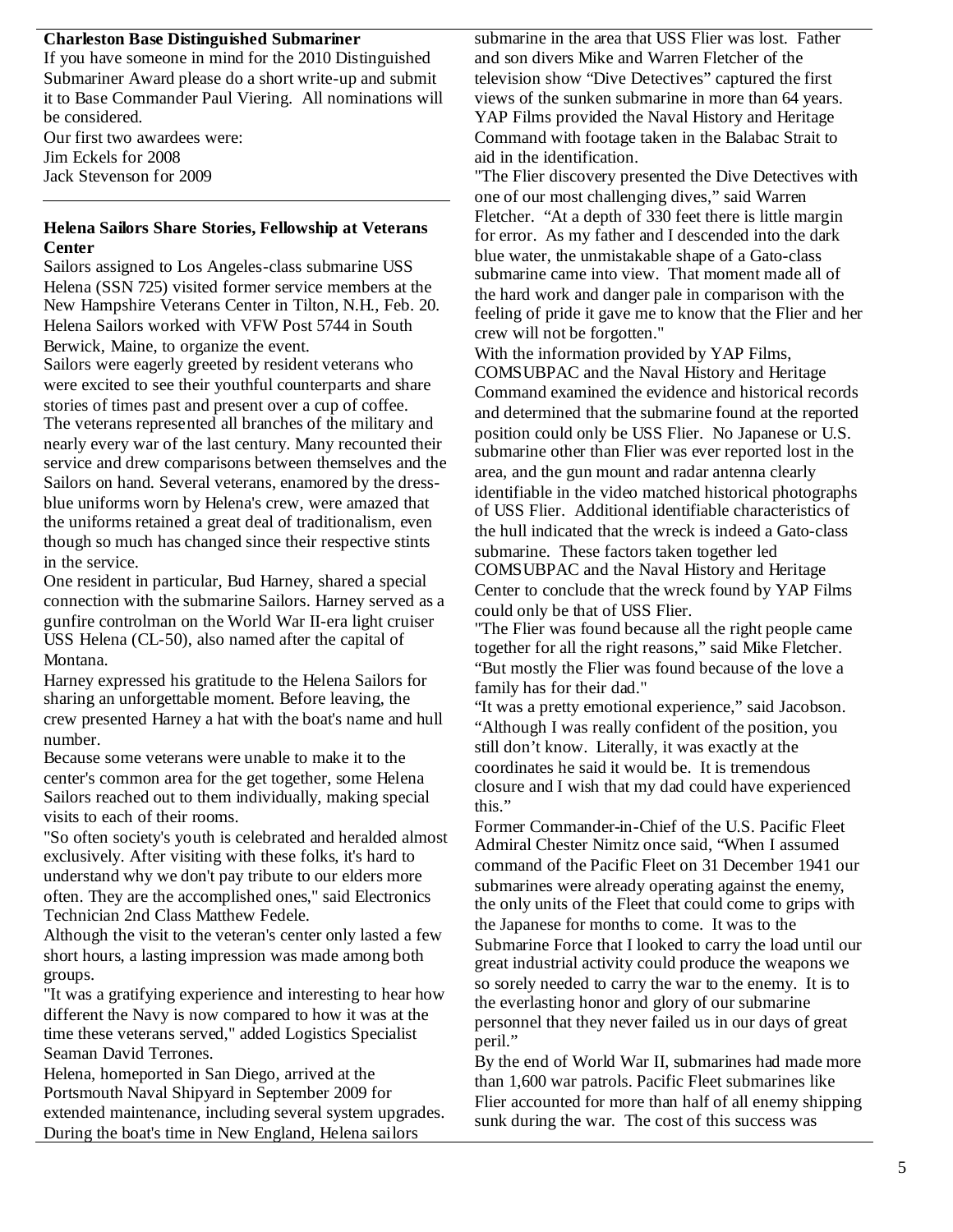have fervently involved themselves with several area events and organizations.

For more news from Commander Submarine Group 2, visit http://www.navy.mil/local/Subgru2/

### **Exclusive: Navy to Lift Ban on Women Serving Aboard Submarines**

Women are a big step closer to serving on U.S. Navy submarines. ABC News has learned that the Navy has decided to lift the ban on female submarine crew members. Subs are one of the last places in the military from which women are excluded.

The only potential roadblock remaining is Congress. A 30-day window for congressional comment began Monday.

A Defense Department official tells ABC News that the civilian Secretary of the Navy, Ray Mabus, and the Chief of Naval Operations, Adm. Gary Roughead, support lifting the ban. Defense Secretary Robert Gates signed a letter last Friday notifying Congress of the Navy's policy change. The 30-day window for congressional comment began when Gates' letter was delivered to Capitol Hill. Through a spokesperson, Mabus said he "believes it's a great idea and the right thing to do. He fully supports the assignment of women to submarines."

"The Secretary supports the Navy decision," said Geoff Morrell, Gates' spokesman.

"The Chairman fully supports it," said Capt. John Kirby, spokesman for Adm. Mike Mullen, Chairman of the Joint Chiefs of Staff.

But even if Congress goes along, it will be at least a year and a half before a woman is able to serve on a U.S. submarine. The Navy plans to phase women onto submarine crews gradually, and the first to serve will be officers. Submarine officers must complete more than a year of "nuclear school" before being assigned to a "boat." A Defense Department official tells ABC News the hope is that 12 to 18 ROTC or Naval Academy graduates will enter submarine training.

Women started serving aboard Naval surface warships back in 1993. The Navy said they have been barred from submarines partly because of the close quarters and limited sleeping areas.

But Naval officials and the chairman of the Joint Chiefs have said the time has come to "broaden opportunities for women." The Navy put together the details of how it will move forward.

Since officers are already separated from enlisted personnel on a submarine, Naval officials say they can accommodate female officers first. But no money has been set aside to retrofit sleeping areas or bathrooms for enlisted sailors in any submarines in service. Normal sub deployments can last up to 7 months.

The Defense Department official also says women will not be allowed to serve alone. There would always be at least two women on board. There are discussions about having

heavy: 52 U.S. Pacific Fleet submarines were lost, and more than 3,500 submariners remain on "eternal patrol."

## **Nuclear-Armed Cruise Missiles to be Scrapped, U.S. Says**

A forthcoming U.S. nuclear strategy review is likely to call for elimination of the country's nuclear-tipped Tomahawk cruise missiles, Japanese officials told Kyodo News today (see GSN, July 31, 2009). Plans to slowly phase out the missiles, unofficially communicated to Tokyo earlier this year, were prompted in part by the expense of caring for the weapons. The United States pulled the missiles from its submarines as the Cold War ended, but the weapons were maintained in case they again became necessary, U.S. nuclear experts said.

The matter is expected to be addressed in the new U.S. Nuclear Posture Review (see GSN, Jan. 6). Washington assured Tokyo that the move would not alter U.S. extended deterrence guarantees to Japan.

A policy shift ruling out the possibility of nuclear Tomahawk-equipped submarines docking in Japan could affect a probe into a secret agreement that allowed nuclear-armed U.S. military vessels and aircraft to make such stopovers, according to Kyodo News (see GSN, Jan. 29; Kyodo News/Breitbart.com, Feb. 21). U.S. Deputy Assistant Defense Secretary Bradley Roberts met Thursday with Japanese diplomatic and defense officials to address nuclear deterrence policy, the Daily Yomiuri reported. The encounter marked the first consultation on the topic between the two powers. The Japanese officials reportedly asked how the United States would compensate for eliminating nuclear weapons used to protect their nation. In addition, the representatives addressed the ongoing investigations of alleged secret deals between the countries. The sides intend to prepare a report in November outlining the outcome of the discussions, Japanese officials indicated (Satoshi Ogawa, Daily Yomiuri, Feb. 21).

## **Sub Vets Anniversary Celebration**

The plans for this years SubVets Anniversary Celebration in Groton CT are under way. In addition to our traditional Anniversary Celebration events this years Celebration is being combined with the USSV WWII Northeast Regional Convention which is very exciting to me.

The dates are 29 Apr - 01 May. For those of you not familiar with the Anniversary Celebration it is a fun filled weekend that Submariners and their wives come to from around the country. It involves several events: Golf Tournament, Return To Submarine School (SUBSCHOOL Graduation and Tours), Submarine Tours, Memorial Service/Tolling of the Boats, and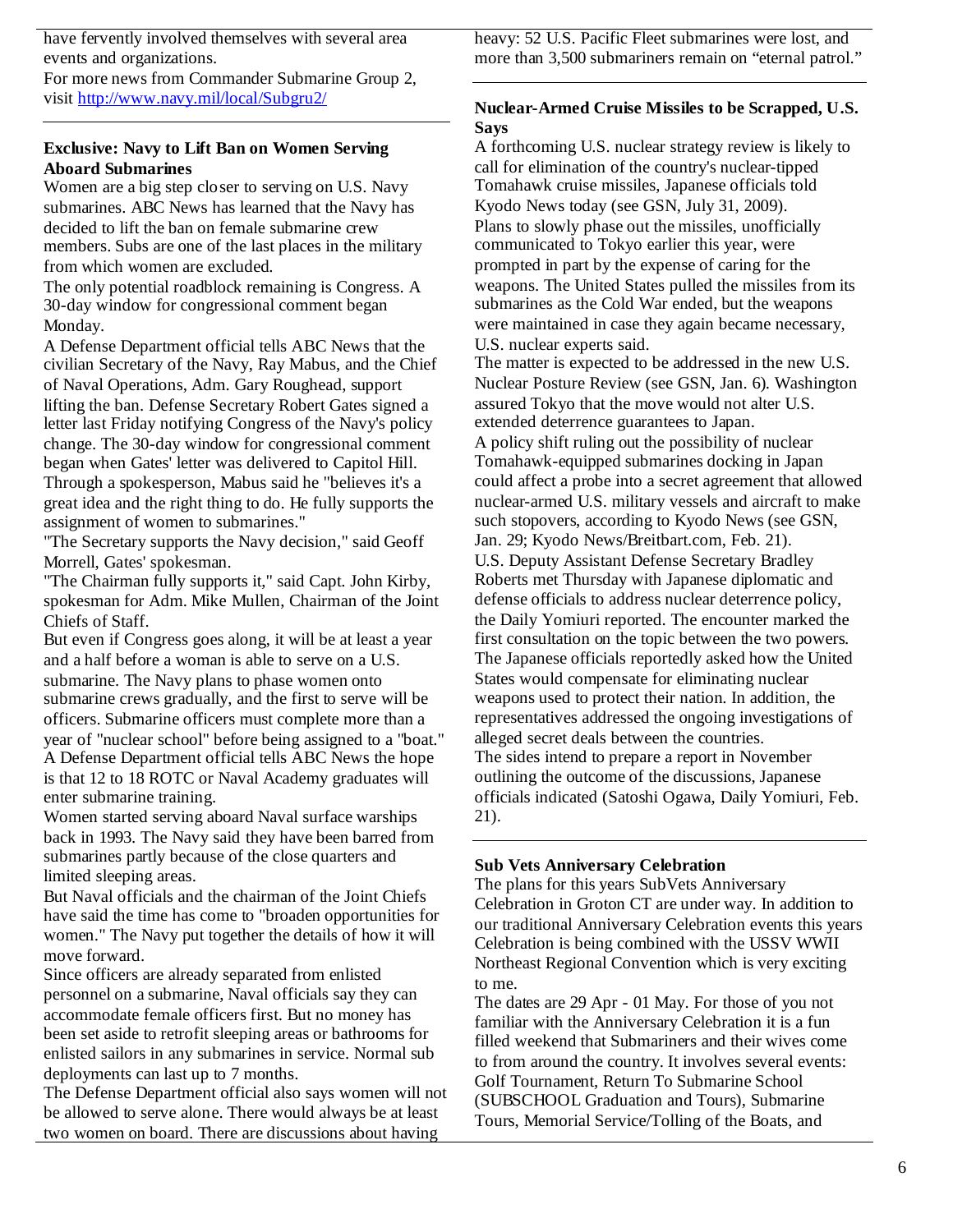female junior officers bunk with an experienced female officer, who could act as a mentor. Restrictions on pregnant women will be the same as those who serve on surface vessels.

The Navy hopes to start the inclusion of women on its larger submarines, which already have separate quarters. Smaller Virginia class attack subs may be reconfigured later during scheduled maintenance.

The timing of the order comes as graduating seniors at the academy and in ROTC programs have to decide which path they want to take in the Navy. Officials say it is possible that one of the first women to take up the Navy's offer, if approved by Congress, could be in command of a submarine in 17-18 years.

#### **New Submarine Book**

As a fellow submariner, I wanted to let you know that my new book about Cold War submarine operations, RED NOVEMBER, is now available for pre-order on Amazon.com at the link below. To view an interesting video trailer about the book, just click on the image below. You can also follow the progress on the making of the book, from cover design to pre-release to PR and book signings on my Twitter page, which is @submariners, or my website at www.wcraigreed.com.

Critics are calling RED NOVEMBER the next Blind Man's Bluff on steroids, but this book is really more about personal stories than about "breaking a story," and I most appreciate the input received from many of you for the book.

If you have any questions about the book, please email me at ewc@wcraigreed.com. Thanks!

W. Craig Reed

## **From Our Navy Past**

- **Civilian Clothing for Chiefs** BuPers Notice 1020 (12 Dec 1969) announced a change to uniform regulations that authorized Chief Petty Officers to possess civilian clothing at shore stations and aboard ships in U.S. ports. Civilian clothing was authorized to be worn while leaving or returning to the ship or station, while awaiting transportation after permission to leave the ship has been given, and generally in any off-duty status ashore
- **SSBN Deterrent Patrol Insignia** authorized BuPers Notice 1020 (12 Dec 1969) also authorized the SSBN Deterrent Patrol Insignia. The new device was a silvercolor metal pin which showed the broadside view of a Lafayette class submarine and a Polaris missile circled by three electron paths. Stars positioned on a scroll at the bottom of the insignia indicate the number of patrols in which the submariner participated. Men who were entitled to both the Submarine Combat Patrol Insignia and the SSBN Deterrent Insignia were only authorized to wear one or the other.

### Grand Banquet.

If you should have any questions at all, please don't hesitate to call me (860) 514-7064; or contact me via email at commander@subvetsgroton.org Additional detailed information can be found at this Announcement and at this web page: http://www.subvetsgroton.org/anniversary/default.aspx

## **USS Ulysses S. Grant Sailors**

#### Ahoy Sub Sailors,

Looking for any sub sailors who sailed on the USS Ulysses S Grant SSBN 631 at anytime on any crew, Blue or Gold, from construction in 1963 thru decommissioning in 1993. If you are one, come join the USS Ulysses S Grant Alumni Association. Check it out at http://www.ussgrant.com/

Do you know any sub sailors who might have served on the Grant, if so, pass this on or let me know. John Hnizdil ET2(SS) 813-684-5209 Hnizdilssbn631@tampabay.rr.com Served on Grant 1963-1967

## **DD-214**

It's official; DD-214s are NOW Online.

The National Personnel Records Center (NPRC) has provided the following website for veterans to gain access to their DD-214s:

#### Online: http://vetrecs.archives.gov/

This may be particularly helpful when a veteran needs a copy of his DD-214 for employment purposes. NPRC is working to make it easier for veterans with computers and Internet access to obtain copies of documents from their military files.

Military veterans and the next of kin of deceased former military members may now use a new online military personnel records system to request documents. Other individuals with a need for documents must still complete the Standard Form 180, which can be downloaded from the online web site. Because the requester will be asked to supply all information essential for NPRC to process the request, delays that normally occur when NPRC has to ask veterans for additional information will be minimized. The new web-based application was designed to provide better service on these requests by eliminating the records centers mailroom and processing time.

#### **Truer words have never been spoken...**

*Inside every older person is a younger person wondering, "What the hell happened?"*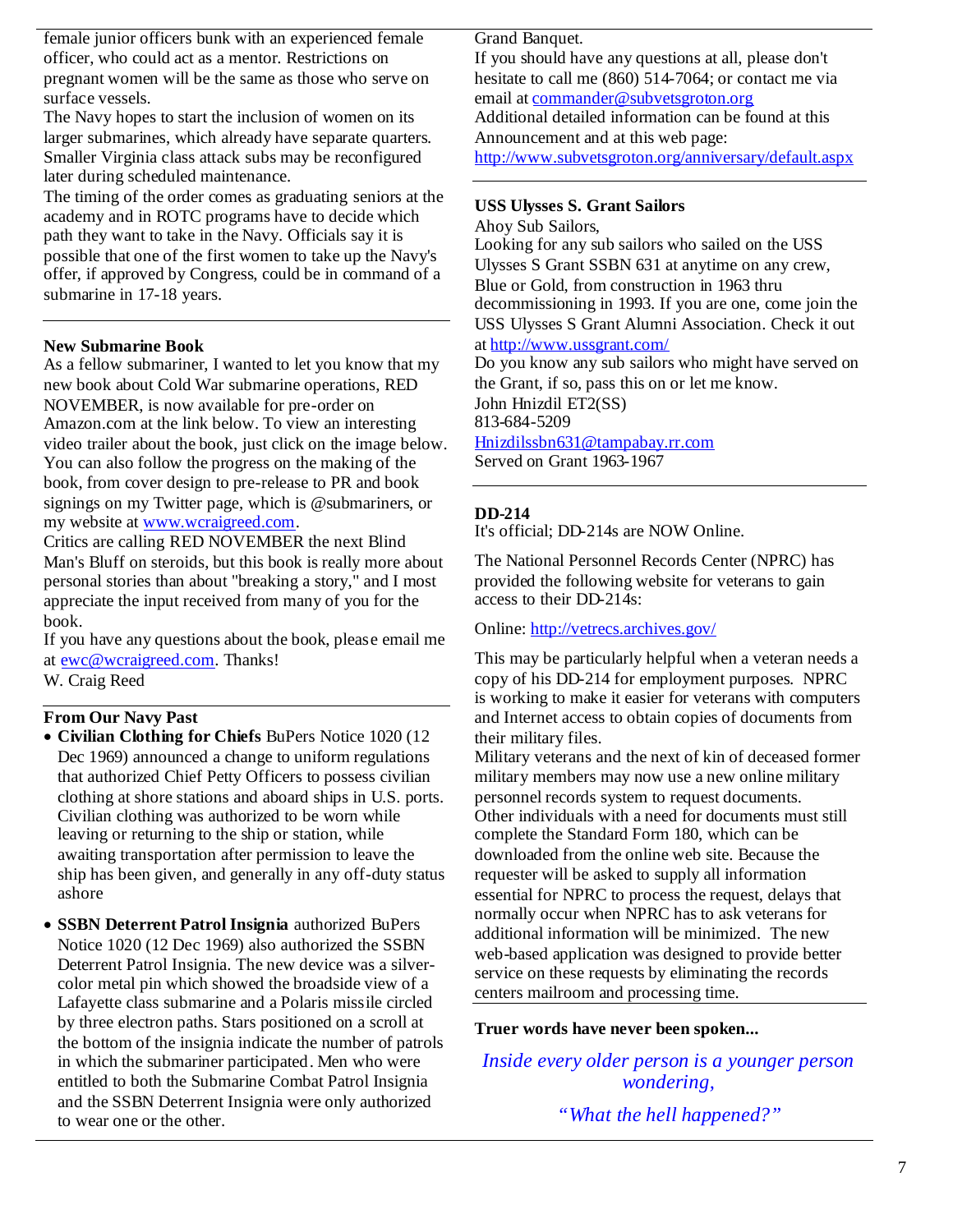- **BuPers Notice 1020 of 22 November 1969**, approved by the Chief of Naval Operations, authorized side pockets, back pockets and zipper-fly front for the conventional white trousers worn by enlisted personnel below Chief Petty Officer.
- **Regular Paydays** Will Begin on the 15th and 30th for All Beginning 1 July 1970 SECNAV Notice 7220 of 9 February 1970 announced that Naval personnel would be paid on the 15th and 30th of every month starting1 July 1970 (the new fiscal year at the time). Prior to 1 July 1970, commanding officers had the option of holding paydays either biweekly or semi-monthly. The change required payday to be held twice a month, based on two pay periods per month. The only exception was when payday was scheduled on a Saturday, Sunday, or holiday. In those cases payday would be held on the last workday preceding that day.
- **Liberty Cards Not Required** Except Under Special Situations The era of the Liberty Card ended in 1970. Effective 25 May 1970, the Armed Forces Liberty Pass carried by petty officers 3rd class and below was canceled by OpNav Notice 1050. However, under certain circumstances, liberty passes (DD Form 345) could still be required when the commanding officer considered it necessary for security or other special reasons.
- **Social Security Numbers to Replace Service Numbers** The Navy planned to continue using the military service number as a means of identification until 1 January 1972. At that time, the Social Security Account Number (SSAN) would become the "military personnel identifier" according to BuPers Instruction 1070.20
- **Statement of Earnings** To assist Navy personnel in acquiring a better understanding of the Navy pay system, all Naval personnel were to be provided with a statement of earnings (no later than 30 October 1970.) The statement itemized all continuing pay, allowances and deductions in effect. After 30 October, additional statements would be available upon request by the service member.
- **Civilian Clothing Authorized** On Base For All Personnel The Chief of Naval Operations, Admiral Zumwalt, authorized civilian clothing to be worn at all Naval Bases except during normal working hours and when a member was on duty. NavOP Z-12 (Z-Gram) authorized commanding officers of shore establishments to permit all Naval personnel to wear civilian clothing at all base facilities outside of working hours or when off duty. One of the benefits of Z-Gram 12 eliminated the requirement for Sailors to be in the uniform of the day for the evening meal in the mess hall as well as in the barracks when not on duty.

#### **US Admits Salvaging Sunken Soviet Submarine**

The American government has finally revealed details of a secret mission to raise a sunken Soviet submarine. The admission ends more than 30 years of silence over one of the most elaborate and expensive projects of the Cold War.

The CIA has always refused to confirm even the barest details of Project Azorian, a daring 1974 exercise that was backed by the industrialist Howard Hughes and estimated to have cost £1 billion in today's money. However, following an application to declassify the information under the US Freedom of Information Act, the CIA has released an internal account of the mission, albeit with some of the biggest mysteries still unanswered.

In the 50-page article published in 1985 in the agency's in-house journal, the CIA details how President Nixon went against the advice of his senior military chiefs in the hope of gaining crucial intelligence from the nuclear missiles being carried by the sub.

The Soviet Golf-II sub, the K-129, sank in 1968 in the Pacific, northwest of Hawaii, in circumstances that have never been explained.

It was carrying three ballistic missiles armed with nuclear warheads. According to the newly-released papers, despite the difficulties of reaching the vessel some three miles down, Richard Nixon ordered the creation of a task force to bring it to the surface. The project was nearly cancelled due to soaring costs

and concern that it might damage improving US-Soviet relations.

However, a portion of the sub was eventually winched to the surface by the Hughes Glomar Explorer, a specially-designed salvage ship using a unique lifting cradle.

Mr Hughes lent his name to the project to give the ship cover as a deep-sea mining vessel but the CIA papers reveal that she was continually dogged by Soviet ships. Fearing the Russians might even try to storm the ship, the Americans blocked up its helicopter landing pad with crates.

The Americans buried six lost Soviet mariners at sea, after retrieving their bodies in the wreckage. Exactly what the operation managed to salvage remains unclear as portions of the CIA text have been redacted, but historians and journalists have concluded that the most sensitive Soviet equipment was never recovered The CIA article – obtained by the National Security Archive, an independent watchdog – mentions only "intangibly beneficial" results such as the morale boost it gave to US intelligence and advances in maritime heavy-lifting technology.

#### **Raytheon Introduces GPS-Guided Torpedo Kit**

A wing kit that adds satellite guidance to torpedoes dropped from aircraft is among the latest technologies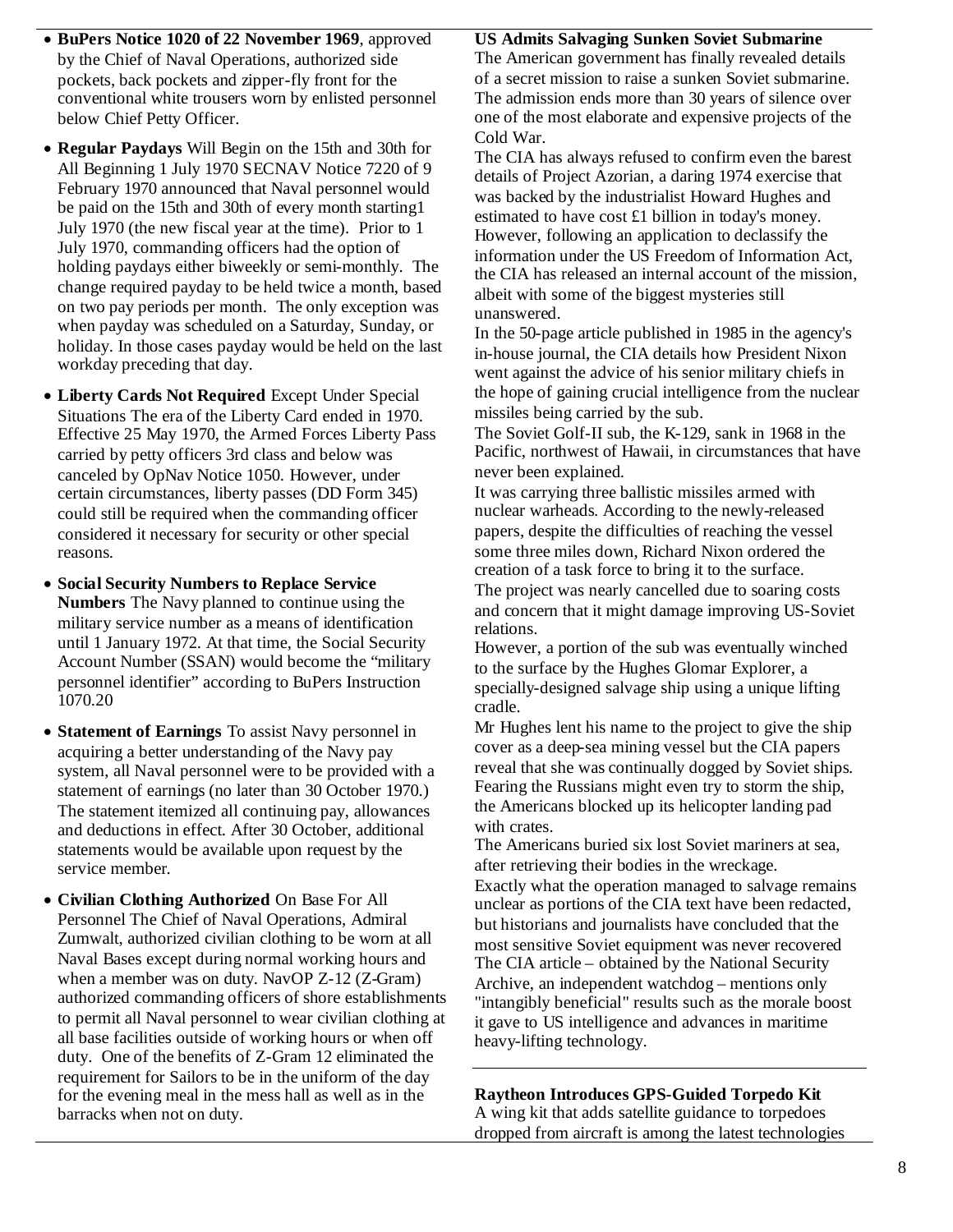**Three-Day Holidays for 1971** A new federal law created eight 3-day federal holidays starting in 1971. Time off was granted on a one-for-one basis; one working day off for each day of holiday duty. If a holiday fell on a weekend, then the Friday before, or Monday after, would be observed as a holiday. Under the new law, certain public holidays would not be observed on their traditional dates.

#### **DARPA's Robotic Ghost Ships Will Stalk Submarines**

Ships that appear in perfect working order except for a missing human crew would normally raise suspicions that something has gone terribly wrong, possibly in the vicinity of the Bermuda Triangle. Yet an unmanned frigate is exactly what DARPA's mad scientists at the Pentagon have ordered, according to The Register. The automated ships' mission would have it spending months cruising the seas unmanned, on the hunt for ghostly enemy submarines.

Needless to say, such a ship would need to run all that time without maintenance, and with just intermittent communication with the home base. DARPA also wants the warship to automatically obey safe navigation rules at sea and avoid collisions with other seafaring vessels. Such automated frigates would replace the manned ships or submarines normally tasked with shadowing foreign submarines. But the Anti-submarine warfare Continuous Trail Unmanned Vessel (ACTUV) would use active sonar to loudly ping the ocean depths and pick up on the echoes from submarines, rather than opt for the stealthier approach of a manned vessel.

Nuclear submarines could possibly outrun their robotic stalkers, but diesel-electric submarines would have no luck. And the open-stalker approach of ACTUV means that it need not worry about "Crazy Ivan" maneuvers. The U.S. Navy has already equipped its submarines with small unmanned drones that can act as scouts, communication nodes or even weapons platforms. So we look forward to the future where robots fight robots, and the humans just stand around picking up the pieces.

#### **Admiral Osborne Scholarship Fund**

How about helping out the scholarship fund? We are offering a Charleston Base Challenge Coin for sale. ALL proceeds go into the scholarship fund.

Coins only cost \$7 each. Available for an additional \$1 is a protective plastic capsule.

To get your coin(s) see Jim Yates, Julian Villegas or Carl Chinn.

Make sure you have one for "when you get challenged"! Buy several for great gifts!

that Tucson-based Raytheon Missile Systems is marketing to international customers.

Raytheon's Fish Hawk wing kit - which the company is showing off this week at the Singapore Airshow - is designed to fit on Raytheon's MK-54 lightweight torpedo, which is dropped from anti-submarine warfare aircraft.

The kit guides the torpedo to a target area with a GPS satellite and inertial navigation system and targeting information from an aircraft controller.

Once the system descends to a specific location at lower altitude and speed, the wing kit releases the torpedo, and a small parachute deploys to slow down the torpedo for water entry, according to Raytheon.

After it enters the water, onboard inertial systems and sonar guide the torpedo to the submarine target.

Fish Hawk is being developed by Raytheon for the U.S. Navy's High Altitude Anti-Submarine Warfare Weapons Concept, a program aimed at developing better systems to counter submarines from the skies.

The Fish Hawk was built from the ground up for the Navy's next-generation patrol and anti-sub plane, Boeing's P-8 Poseidon, Mark Borup, Raytheon's Fish Hawk business development manager, said in prepared remarks.

"Unlike other legacy torpedo wing kits that have been redesigned to fit in the P-8, Fish Hawk is purpose-built for the Poseidon, using combat-proven technology," Borup said, citing a successful flight test of the guidance system in 2008.

The Fish Hawk would give the U.S. allies in the Asia-Pacific region the capability to deploy torpedoes safely from extended ranges, added Borup, who was in Singapore Wednesday.

Lockheed Martin Corp. is developing its own highaltitude torpedo guidance kit, known as the LongShot, to meet the Navy's requirements.

The Navy expects to award a development contract for the torpedo guidance kit specifically for the P-8 Poseidon sometime this year, says a Navy request for information from potential contractors issued in July. Emirates buy Mavericks

In other news from the Singapore show, Raytheon said Wednesday that it had won a \$170 million U.S. Air Force contract to produce AGM-65D and AGM-65G2 infrared-guided Maverick air-to-surface missiles for the United Arab Emirates, under the Foreign Military Sales program.

The all-weather infrared-guided Maverick is ideal to counter "high-speed maneuvering sea targets such as swarming boats," Harry Schulte, vice president of Missile Systems' air warfare systems product line, said in a news release.

Raytheon said it will provide ongoing support for more than 500 new Mavericks. Maverick production supports more than 250 jobs in Tucson; Goleta, Calif.; and